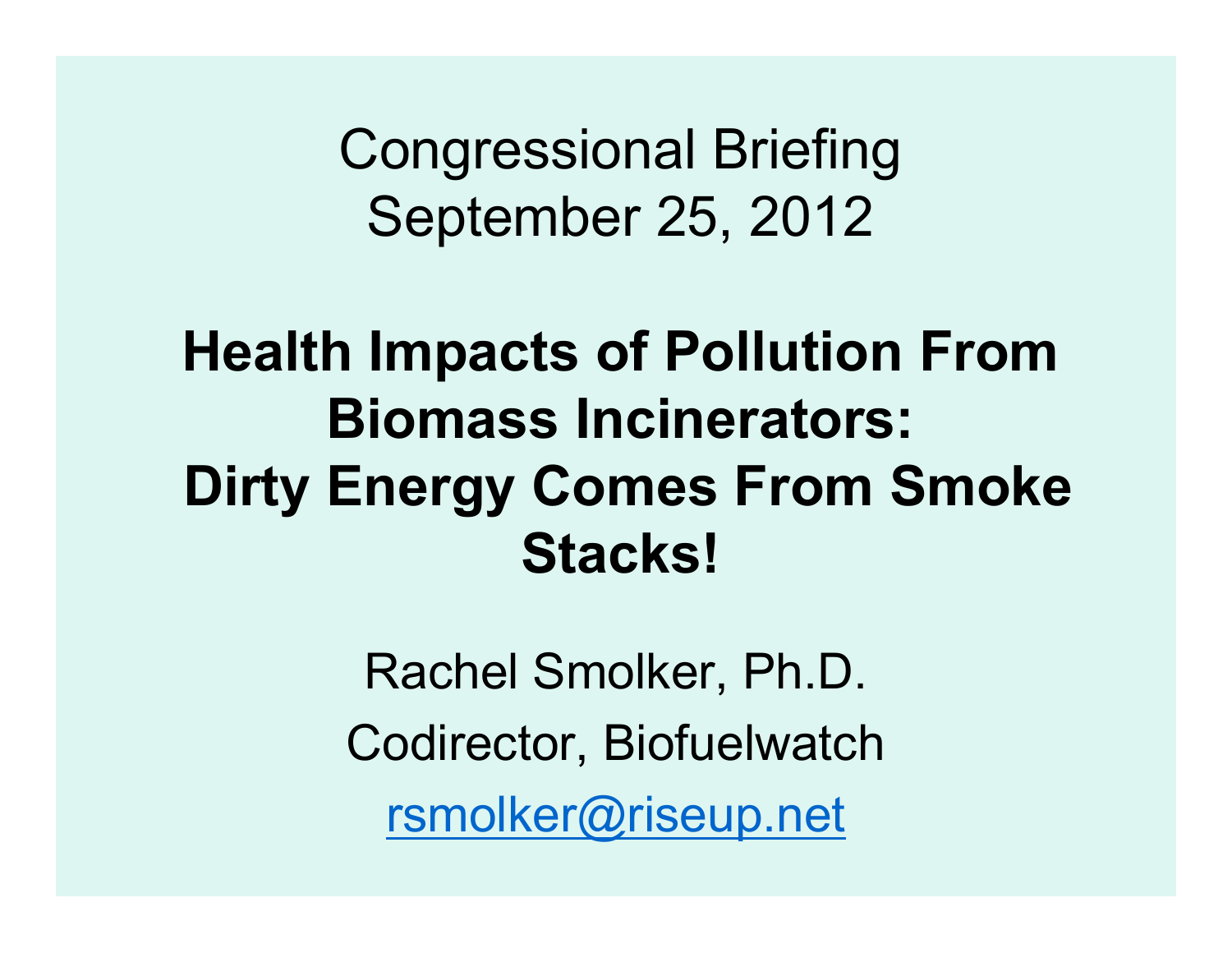#### EIA projects U.S. non-hydro renewable power generation increases, led by wind and biomass



Note: Data from the Annual Energy Outlook 2012 (AEO2012) Early Release Reference case are subject to change with the release of the full AEO in spring 2012. Download CSV Data

## Rapidly Expanding Industry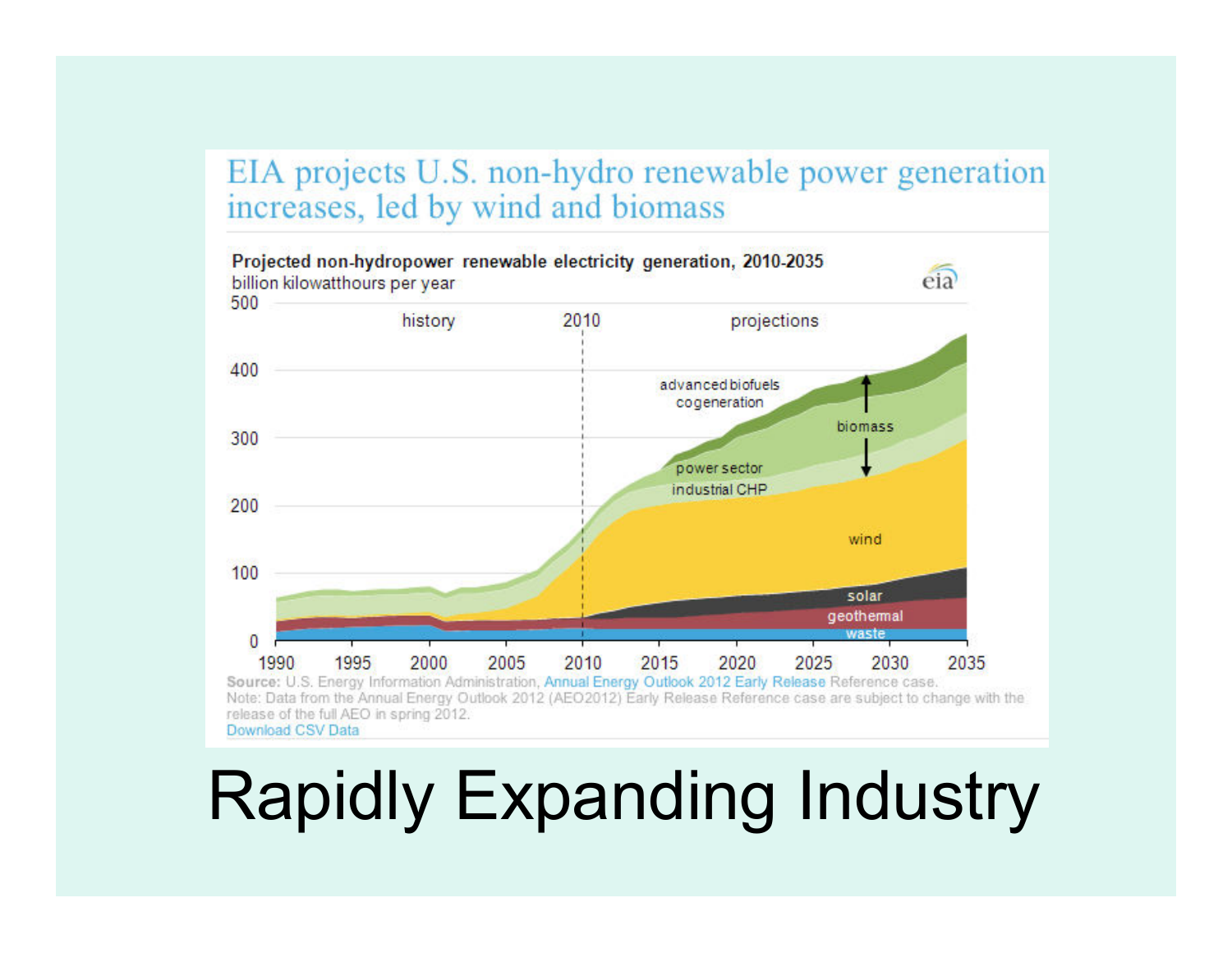Biomass incinerators, unlike other renewables, require ongoing fuel inputs and result in ongoing pollution outputs, that causes diseases, pain and suffering and raises health care costs.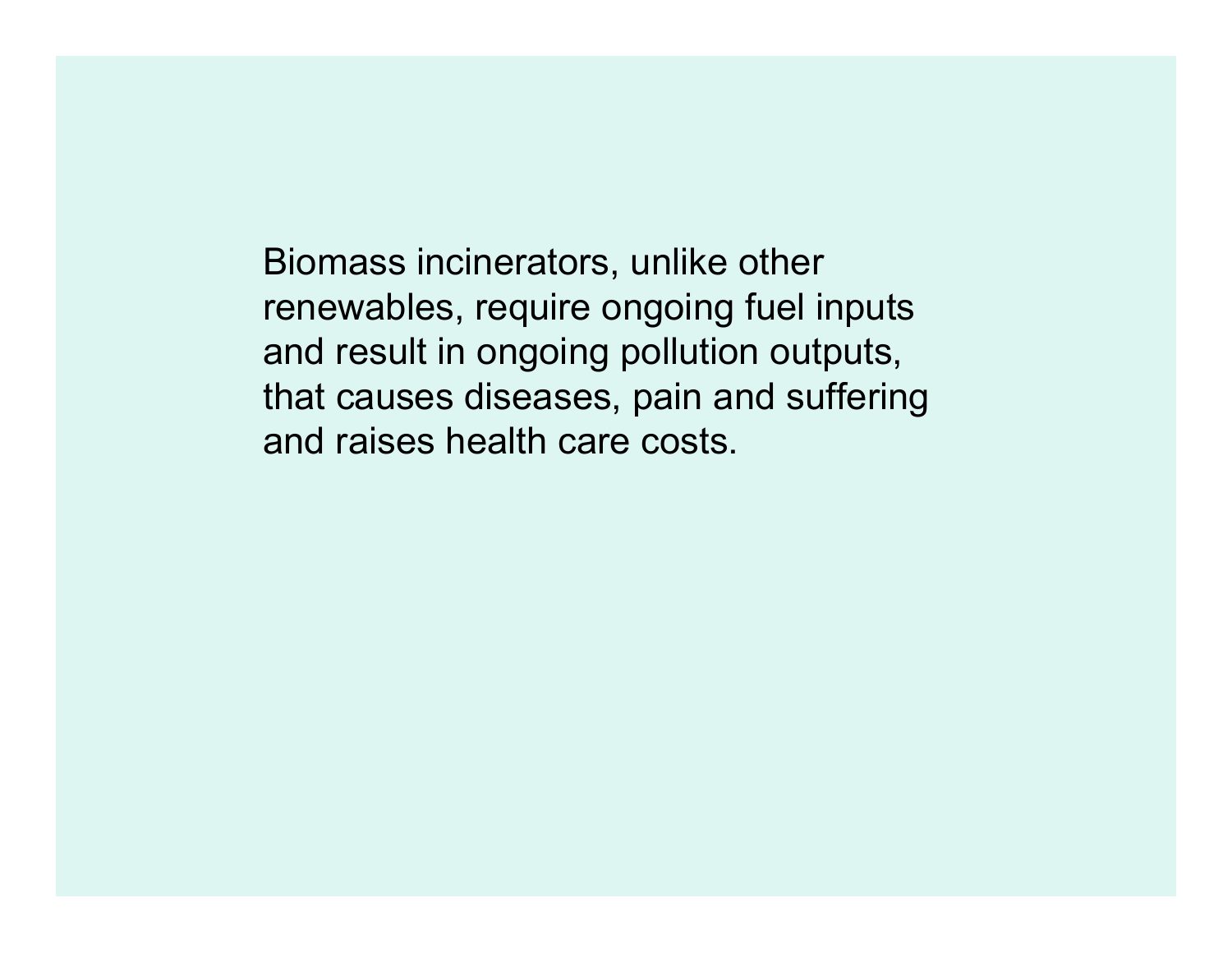## Biomass incinerators

- Nitrogen oxides (Nox)<br>• Sulebur dievide (SO2)
- Sulphur dioxide (SO2)
- Heavy metals (mercury, lead)<br>• Velatile experie espansurede ()
- Volatile organic compounds (VOCs)
- Carbon monoxide (CO)<br>• Llessedeus Air Delluter
- Hazardous Air Pollutants (HAPs: 187<br>• known toxins identified by FPA) known toxins identified by EPA)
- <u>Dioxin:</u> one of the most toxic substances<br>known known
- <u>Particulates (</u>PM10,PM2.5,ultrafine and<br>nanonarticulates) nanoparticulates)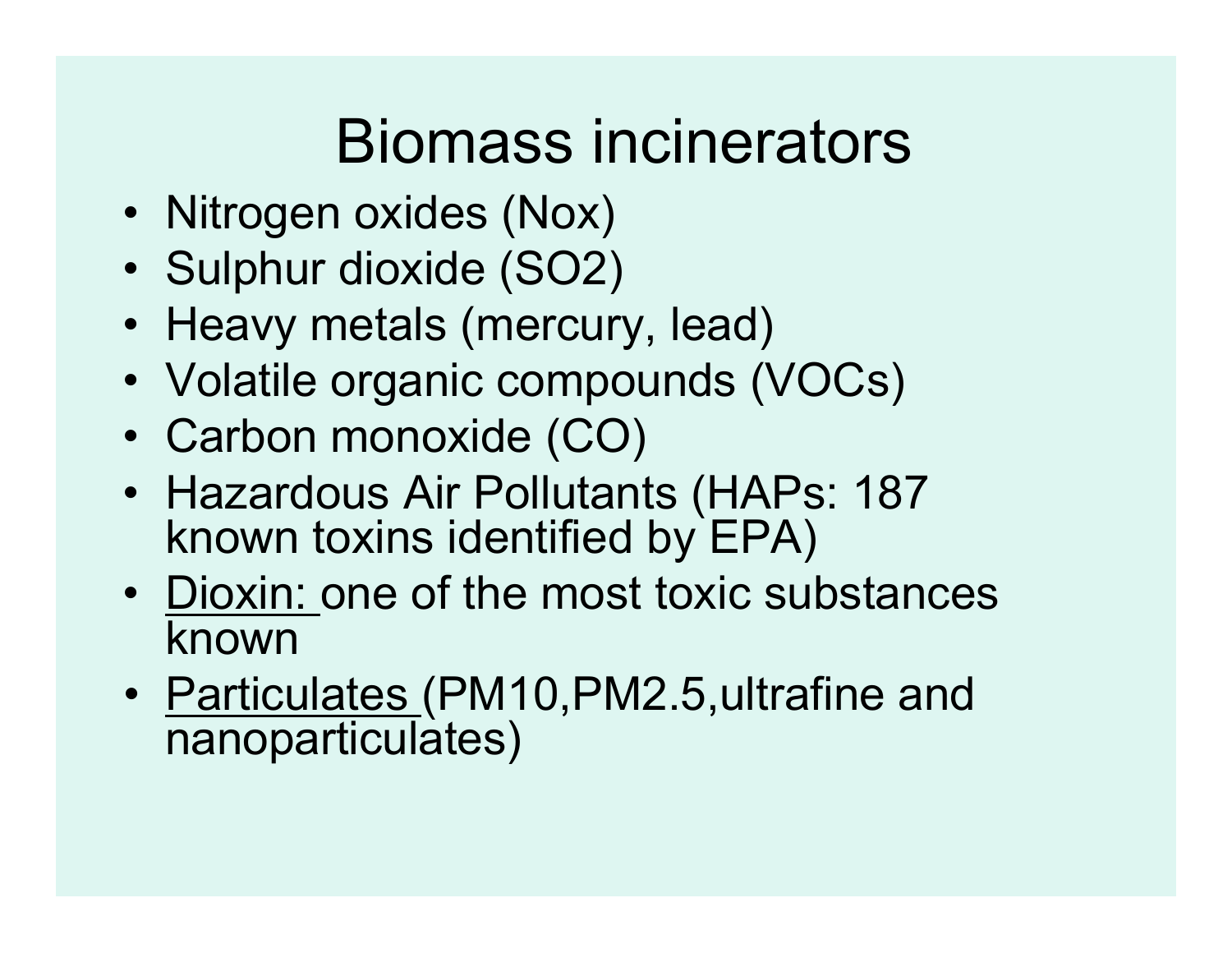### McNeil Biomass facility, VT

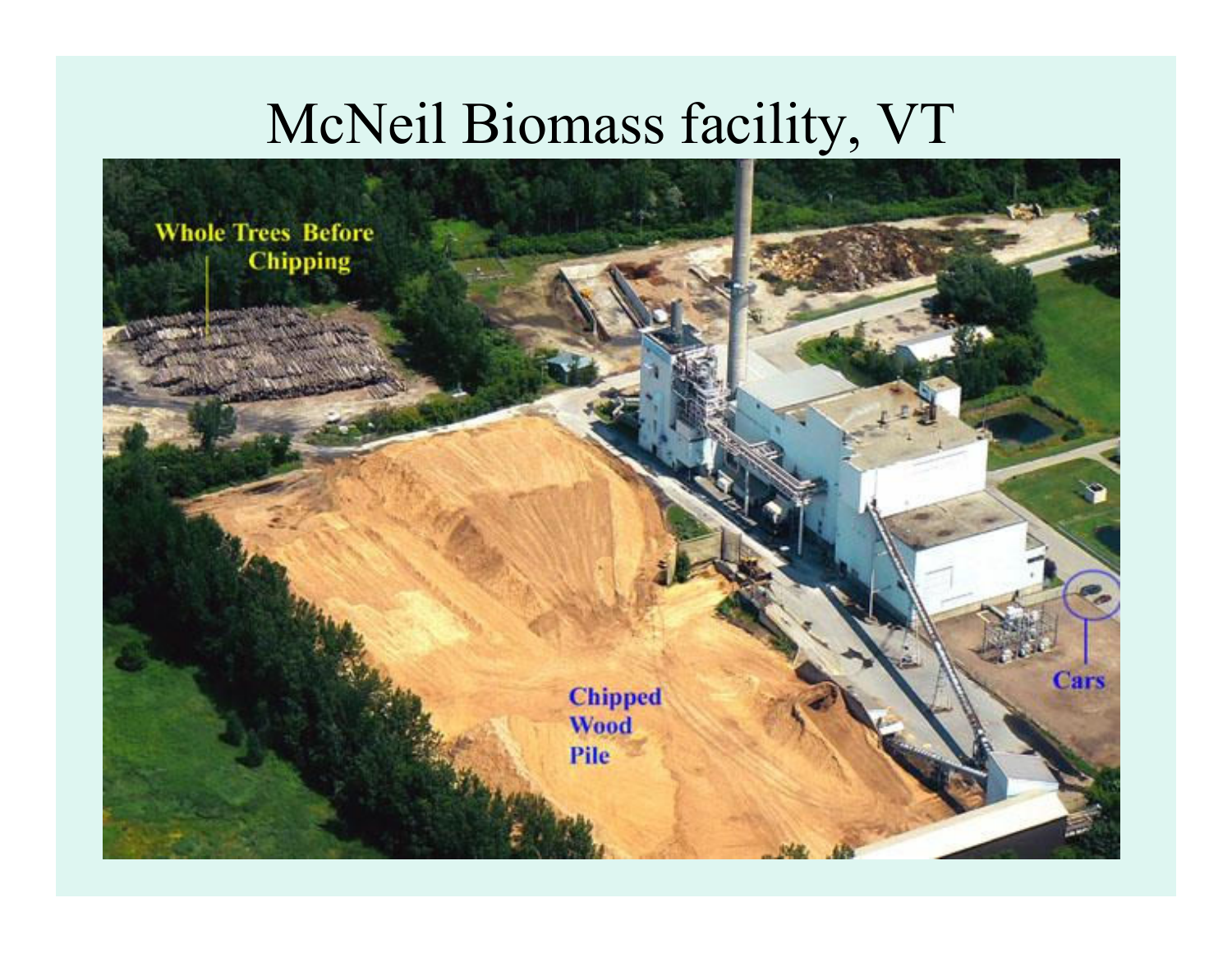McNeil Biomass Incinerator, Vermont**#1 Air Pollution Source in Vermont, ~ 70 Pollutants**

**Carbon Monoxide 1986 Nitrogen Oxides Ammonia Formaldehyde Sulfur Dioxide Benzene** Styrene **Manganese Acetaldehyde ChlorineMethylene Naphthalene PropionaldehydePhenol** Lead **Carbon Tetrachloride Tetrachloroethylene Chlorobenzene Nickel** 

**Particulate Matter PM10 Particulate Matter PM 2.5 Hydrochloric Acid Volatile Organic Compounds Toluene Chloride**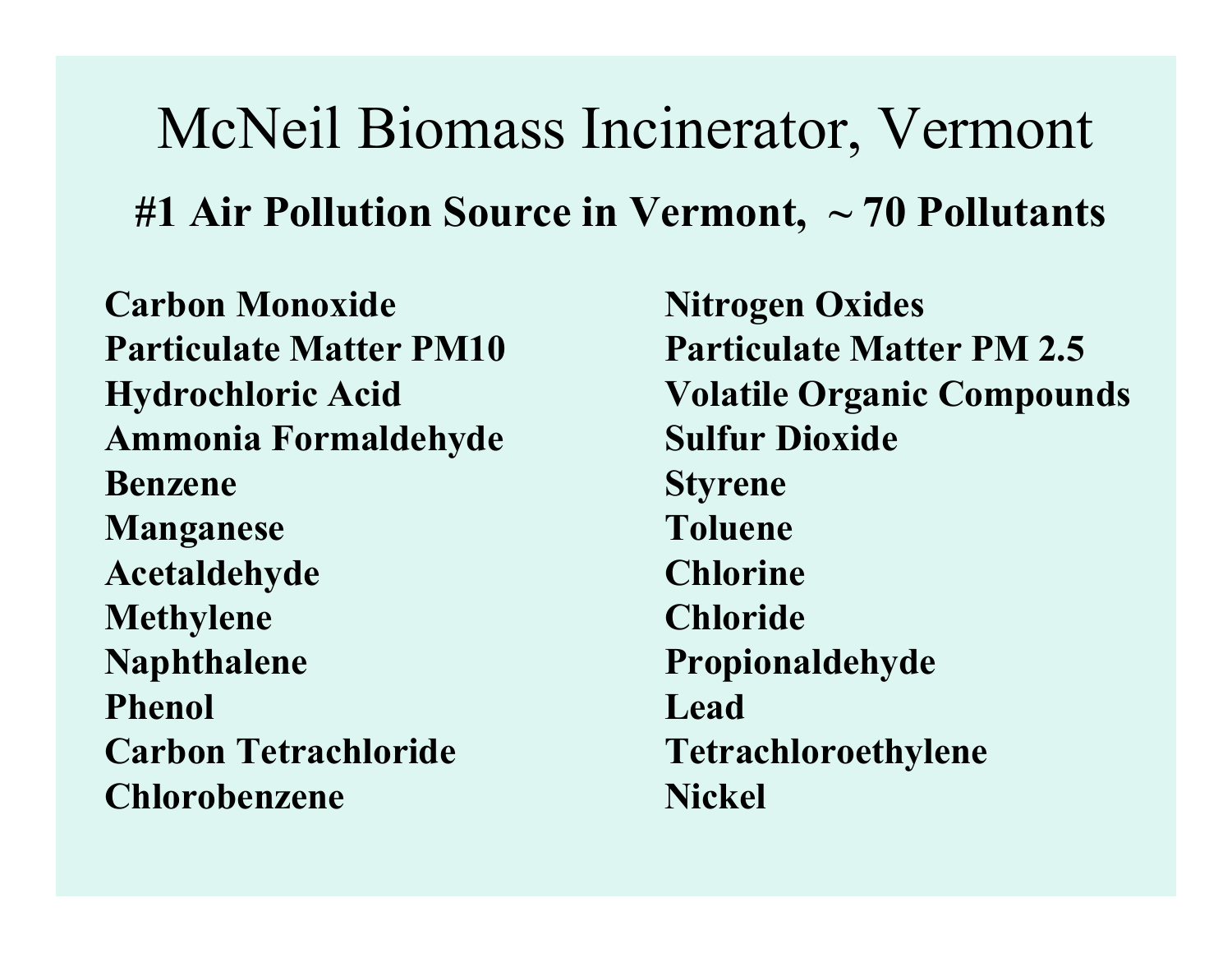## McNeil Biomass Incinerator, Vermont**#1 Air Pollution Source in Vermont, ~ 70 Pollutants**

**Propylene Dichloride Methyl Chloroform Ethyl Benzene TrichloroethyleneEthylene Dichloride Chloroform**Phosphorus Xylene **Methyl Chloride Chromium Vinyl Chloride Methyl Bromide AntimonyPhenanthrene Cobalt Methyl Ethyl Ketone Acenaphthylene Cadmium PyreneChromium Anthracene** 

**Arsenic Fluorene** Selenium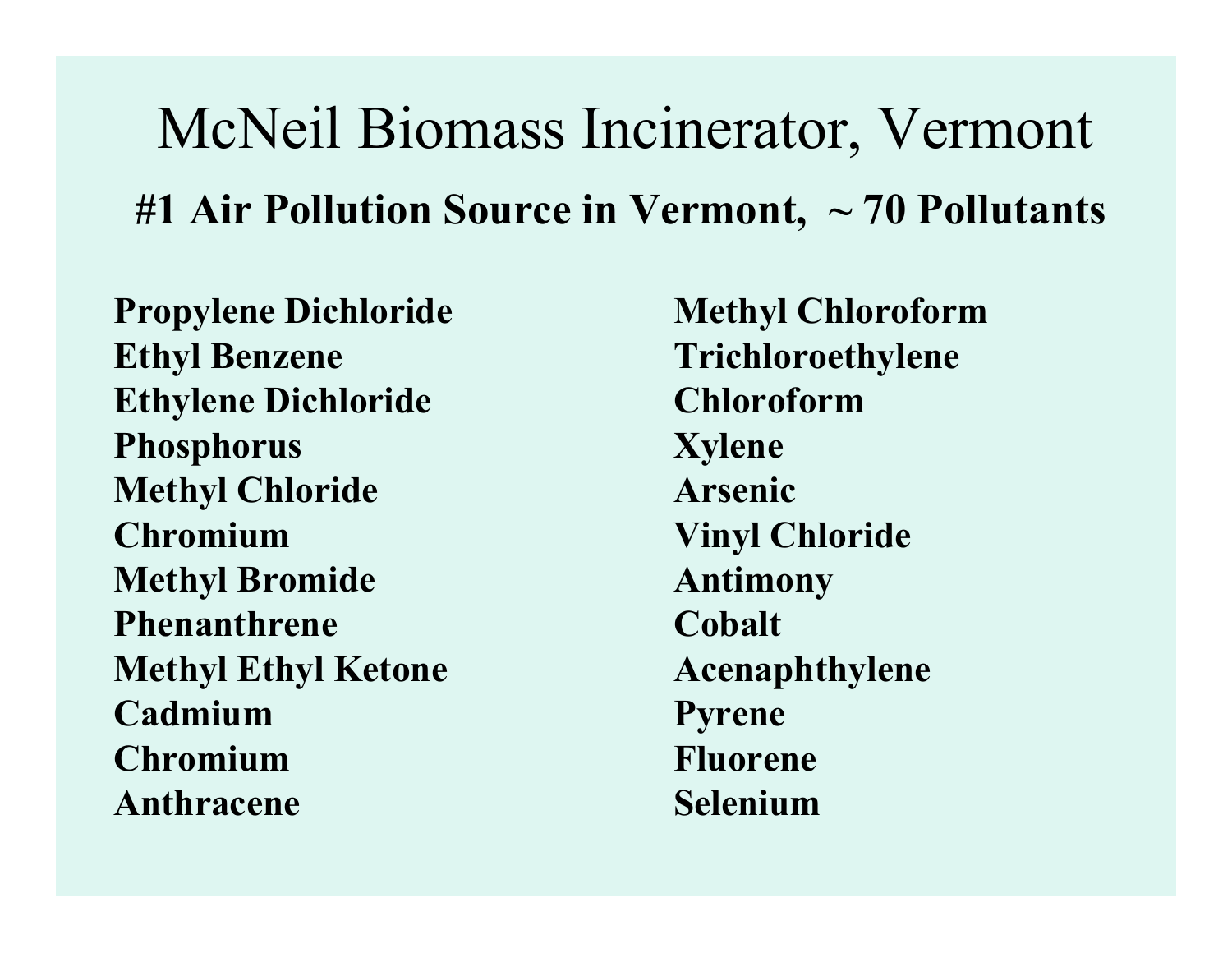McNeil Biomass Incinerator, Vermont**#1 Air Pollution Source in Vermont, ~ 70 Pollutants**

**Benzo[a]Pyrene Beryllium Acenaphthene Hexachlorodibenzo-p-Dioxin 4-Dinitrophenol MethylnaphthaleneOctachlorodibenzo-p-Dioxin**<br> **Nitropheno**<br> **Benzo[b]Fluo Nitropheno**<br>**Benzo[ghi]Perylene**<br>**Indeno[123-cd]Pyrene Benz[a]Anthracene PentachlorophenolBis(2-Ethylhexyl)Phthalate**<br> **Benzo[k]Fluoranthene**<br> **6-Trichlorophenol Benzo[k]Fluoranthene** 6-Trichlorophenole<br>Dibenzo[ah]Anthracene Acetophenone **Dibenzo[ah]Anthracene Benzo[e]Pyrene**

Indeno[123-cd]Pyrene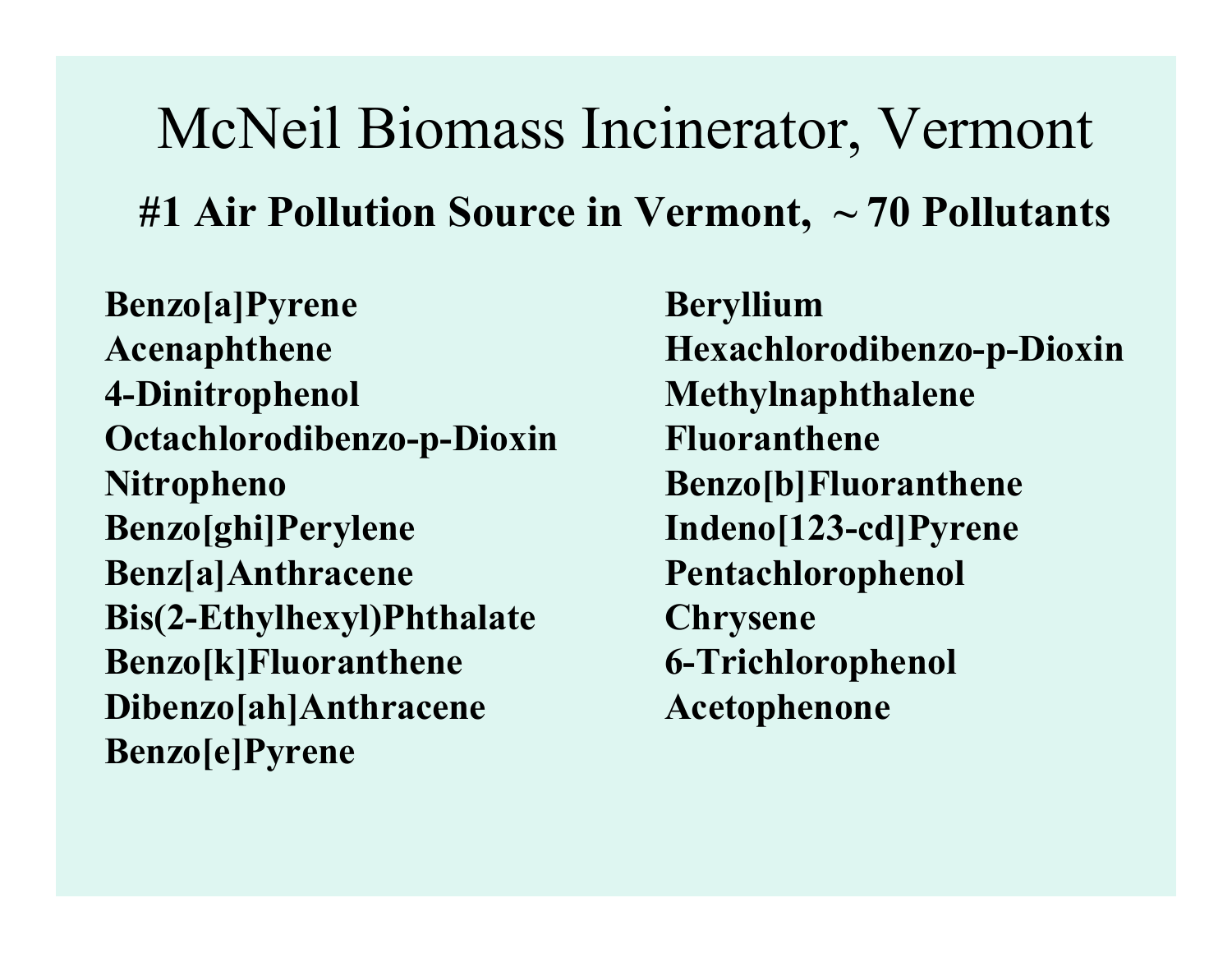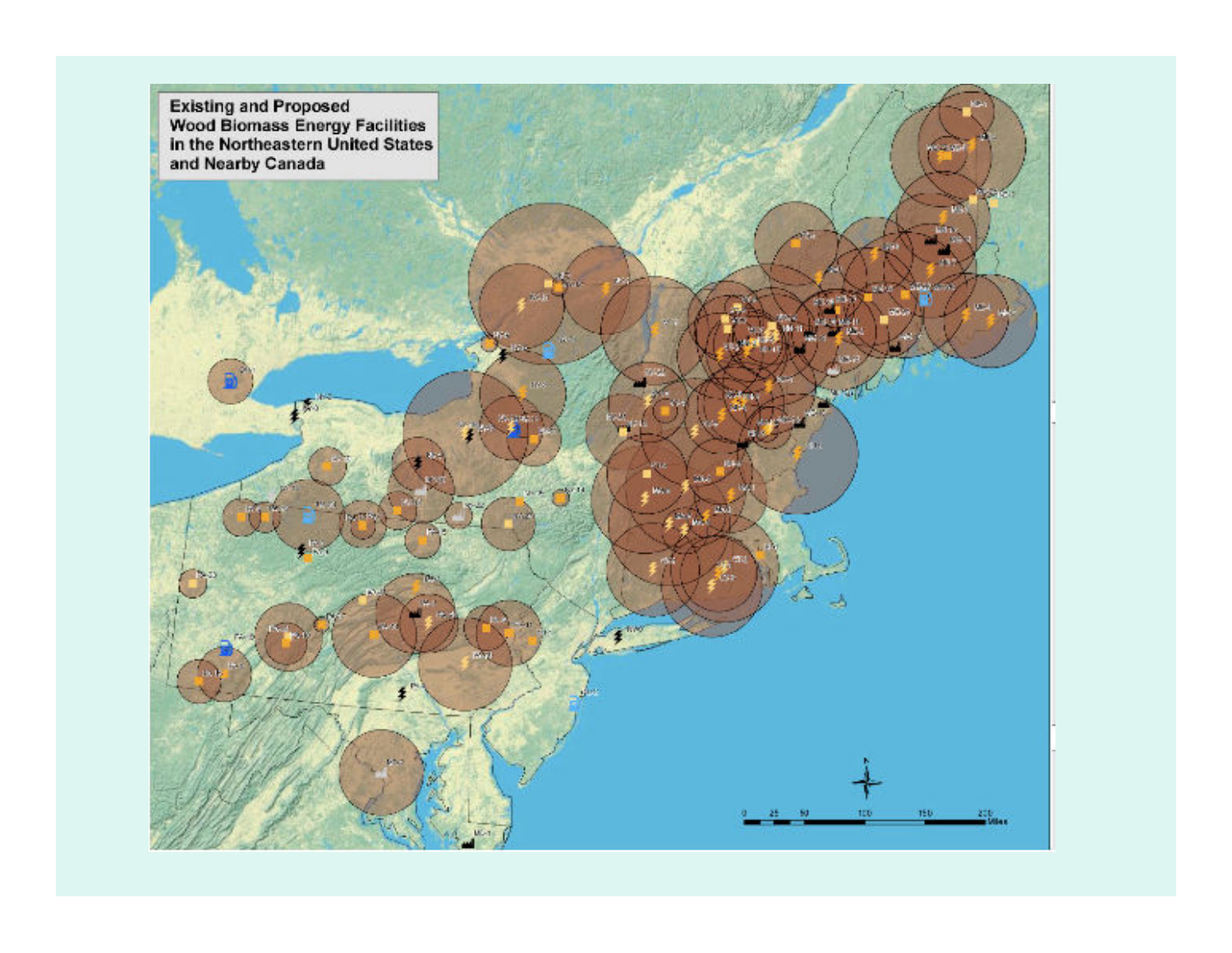### **COAL versus BIOMASS**

#### **SEVEN MAJOR AIR POLLUTANTS**

### 50 Year Old Mt Tom Coal Plant vs New Fairhaven, VT Biomass (**Pounds of pollution** per **megawatt hour** of energy produced)

| Pollutant                      | Old         | Proposed       | <b>BIOMASS</b>    |  |
|--------------------------------|-------------|----------------|-------------------|--|
|                                | <b>COAL</b> | <b>BIOMASS</b> | <b>WORSE</b>      |  |
|                                | Facility    | Facility       | 4 out of 7        |  |
| <b>Carbon Dioxide (CO2)</b>    | 1,963       | 2,993          | $+52%$            |  |
| <b>Carbon Monoxide (CO)</b>    | 1.07        | 1.06           | $\sim$ Equivalent |  |
| <b>Volatile Organics (VOC)</b> | 0.03        | 0.07           | $+158%$           |  |
| <b>Particulate Matter (PM)</b> | 0.05        | 0.27           | $+457%$           |  |
| <b>Nitrogen Oxides (NOx)</b>   | 1.08        | 0.43           | $-61%$            |  |
| <b>Sulfur Dioxide (SO2)</b>    | 2.07        | 0.28           | $-86%$            |  |
| <b>Ammonia (NH3)</b>           | 0.002       | 0.083          | $+3,479%$         |  |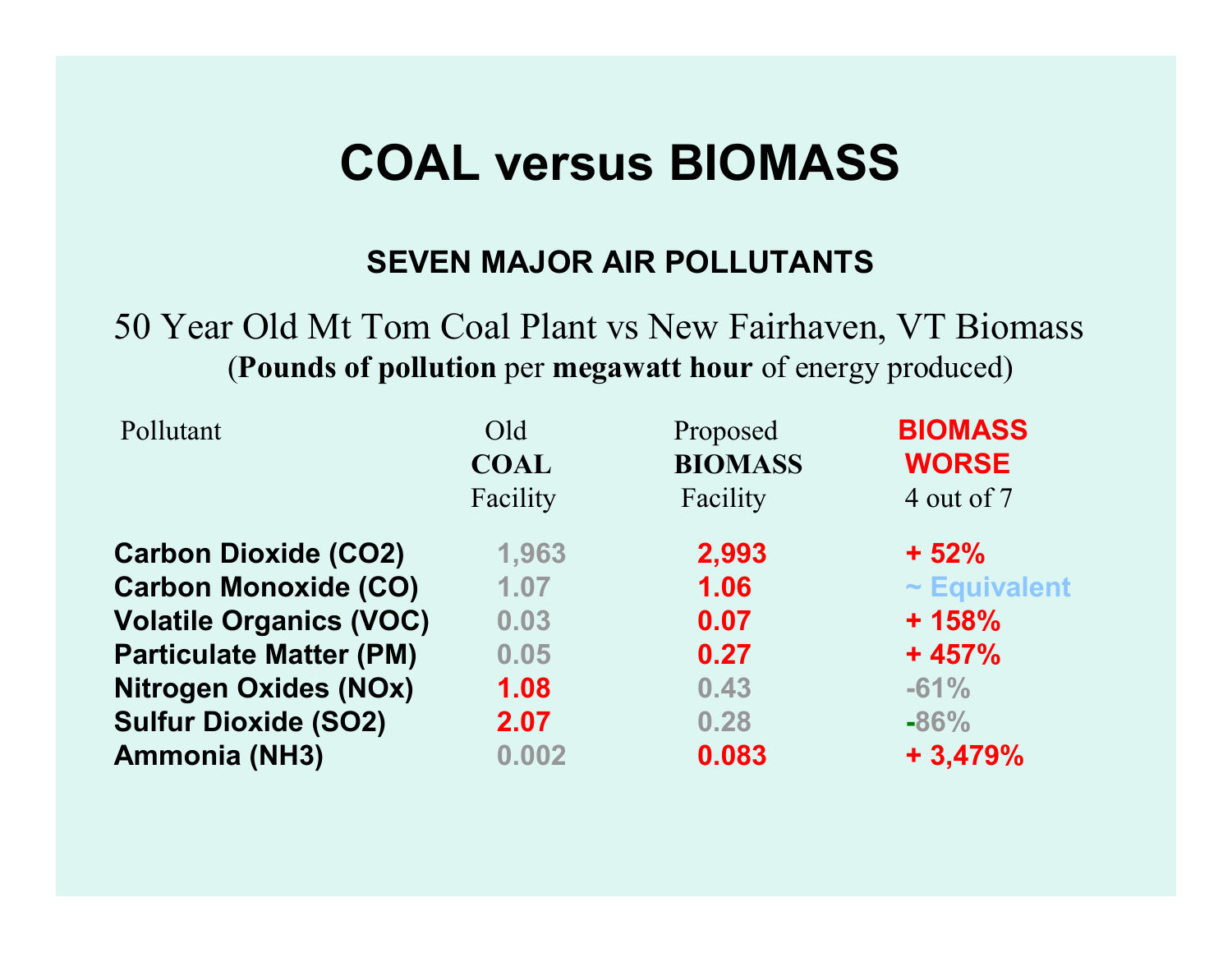### 100 MW biomass incinerator emits more pollution than a 431 MW gas/diesel facility

| The 100 MW Gainesville Renewable<br>Energy biomass plant will emit<br>dramatically more pollution than a 431<br>MW gas/diesel plant in Massachusetts,<br>both as total tons, and as Ib per MWh | <b>GREC: 100</b><br><b>MW biomass:</b><br>tons per year | <b>GREC</b><br><b>biomass</b><br>Ib/MWh | <b>PVEC: 431 MW</b><br>nat gas/diesel:<br>tons per year | <b>PVEC: nat</b><br>gas/diesel<br>Ib/ MWh | <b>GREC</b> rate as %<br><b>PVEC rate</b> |
|------------------------------------------------------------------------------------------------------------------------------------------------------------------------------------------------|---------------------------------------------------------|-----------------------------------------|---------------------------------------------------------|-------------------------------------------|-------------------------------------------|
| Nitrogen oxides                                                                                                                                                                                | 416.4                                                   | 0.95                                    | 91.9                                                    | 0.05                                      | 1953%                                     |
| <b>Carbon monoxide</b>                                                                                                                                                                         | 713.8                                                   | 1.63                                    | 59                                                      | 0.03                                      | 5214%                                     |
| <b>Particulate matter</b>                                                                                                                                                                      | 249.8                                                   | 0.57                                    | 49.1                                                    | 0.03                                      | 2193%                                     |
| <b>Sulfur dioxide</b>                                                                                                                                                                          | 243.9                                                   | 0.56                                    | 16.7                                                    | 0.01                                      | 6295%                                     |
| Volatile organic compounds                                                                                                                                                                     | 77.3                                                    | 0.18                                    | 23.8                                                    | 0.01                                      | 1400%                                     |
| <b>Hazardous air pollutants</b>                                                                                                                                                                | 24.7                                                    | 0.06                                    | 5.1                                                     | 0.003                                     | 2087%                                     |
| <b>Carbon dioxide</b>                                                                                                                                                                          | 1,232,225                                               | 2,813                                   | 1,432,825                                               | 759                                       | 371%                                      |

#### Source: Partnership for Policy Integrity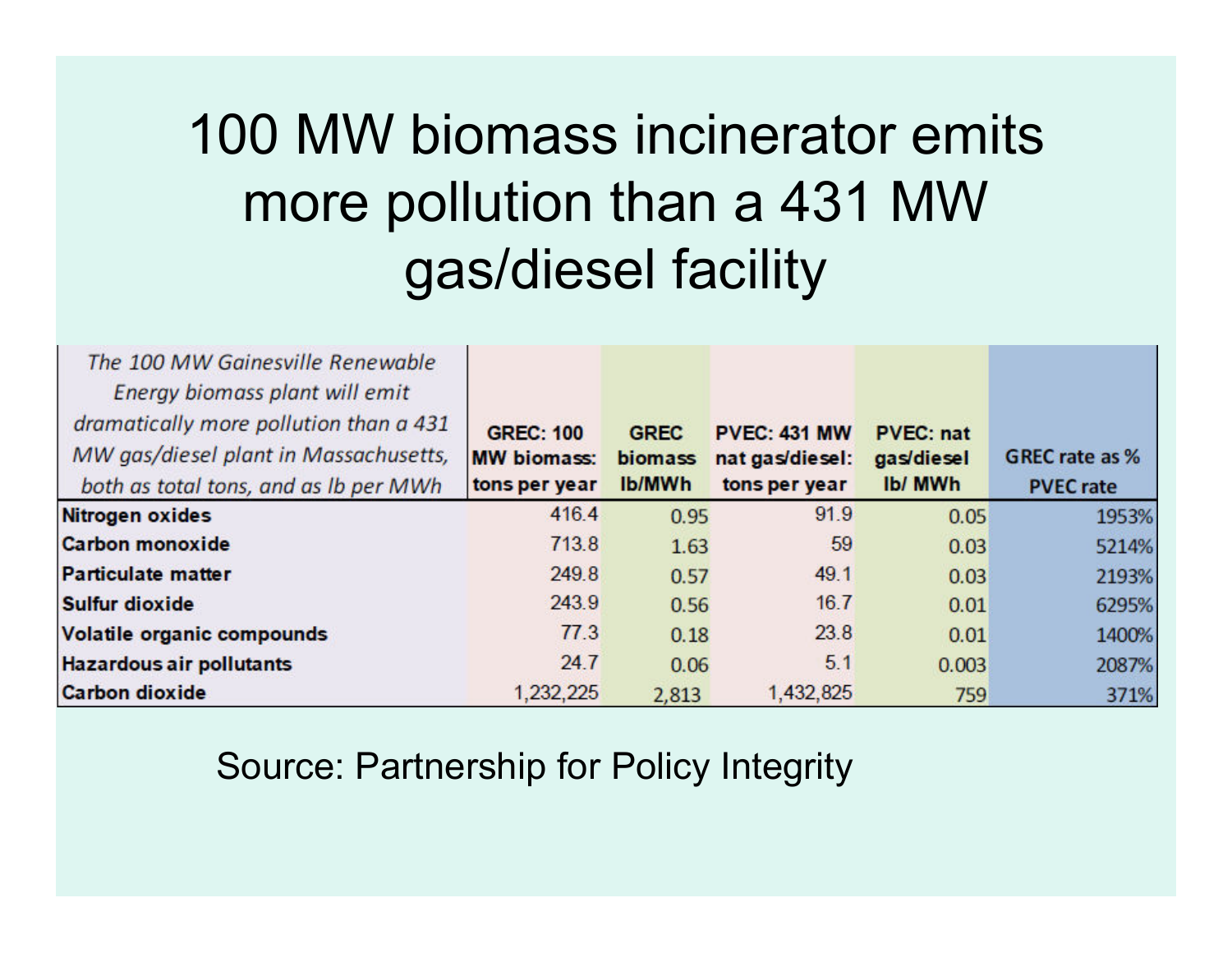## Different kinds of "biomass"

Not only "green plants" - woodchips, agriculture crops and residues... "Biomass" also includes even more toxic materials: garbage, manures, sewage sludge, construction and demolition debris (CCD), sometimes even plastics and tires.(Fuel-switching is common)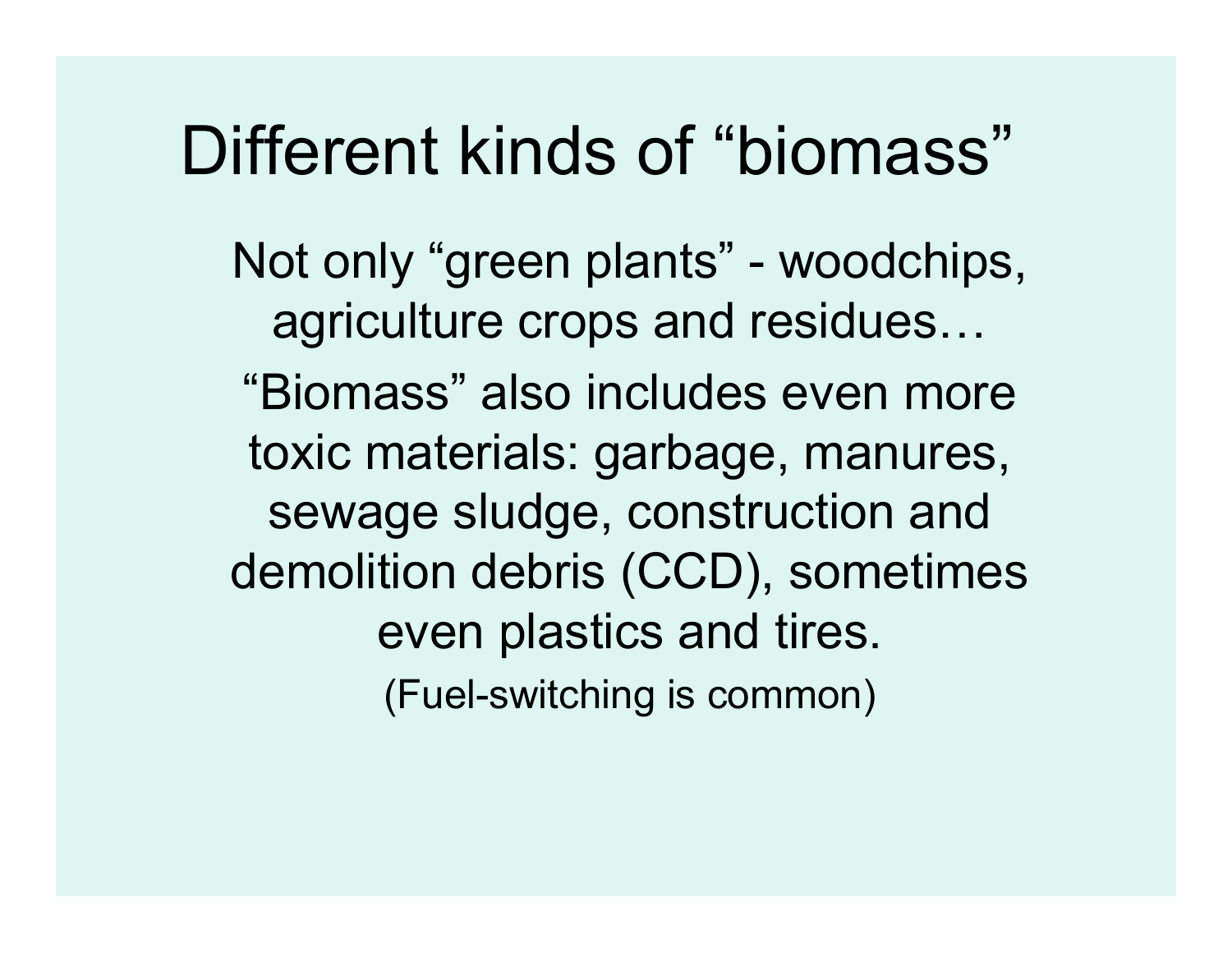## Poultry Manure

**FIBROMINN**: Numerous Violations of Permit Permit allows them to be **Minnesota**'s:

- largest single source of **arsenic**
- largest source of **sulfuric acid**
- 2nd largest source of **hydrochloric acid**
- a significant new source of **dioxin**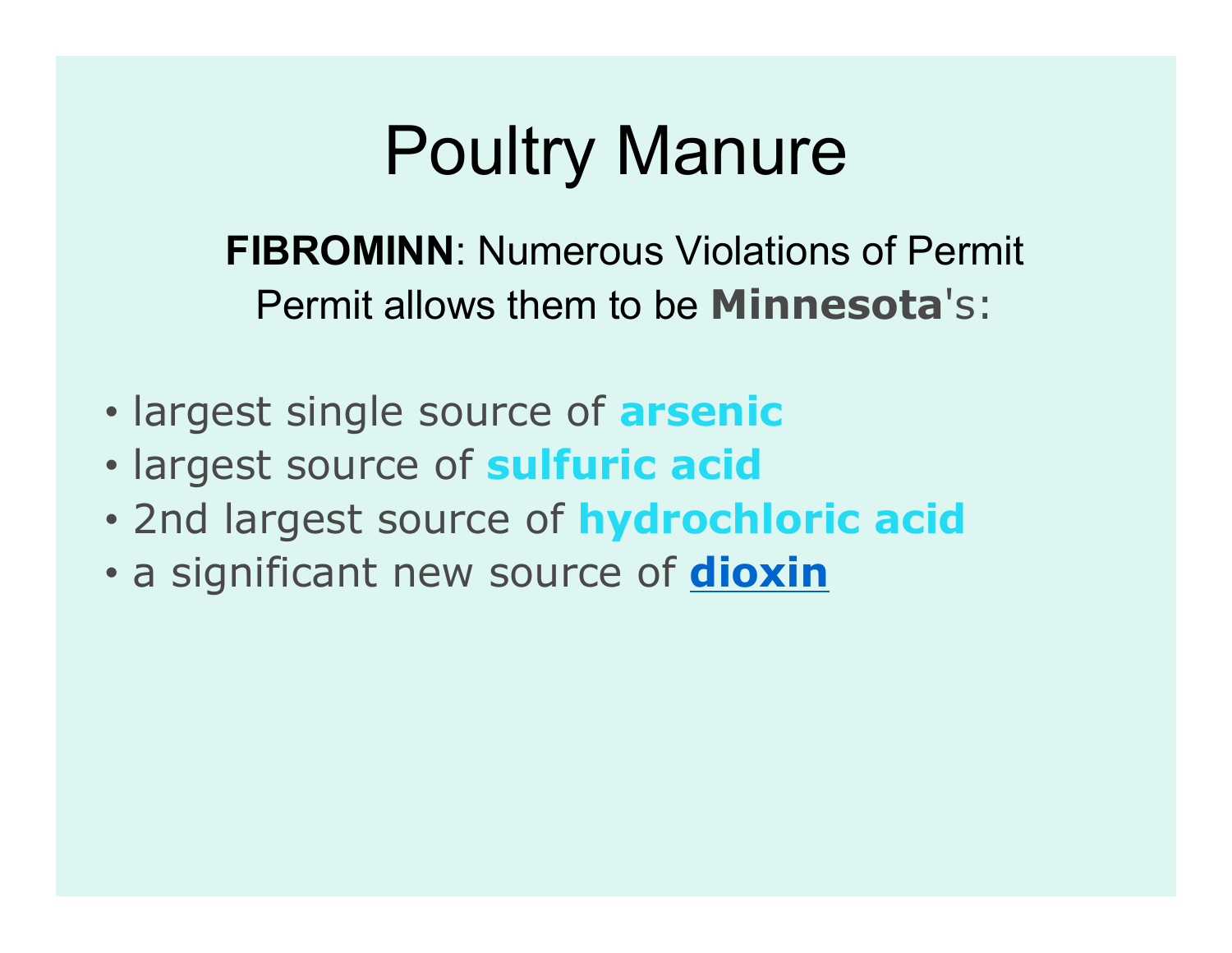# Construction and Demolition Debris (painted, treated wood)

- $(CDD)$ – significantly increases emissions of arsenic, chromium, copper, lead, and mercury, as well as dioxins/furans and pentachlorophenol (PCPs).
- Sorting is inadequate
- Fuel-switching is common (Maine examples)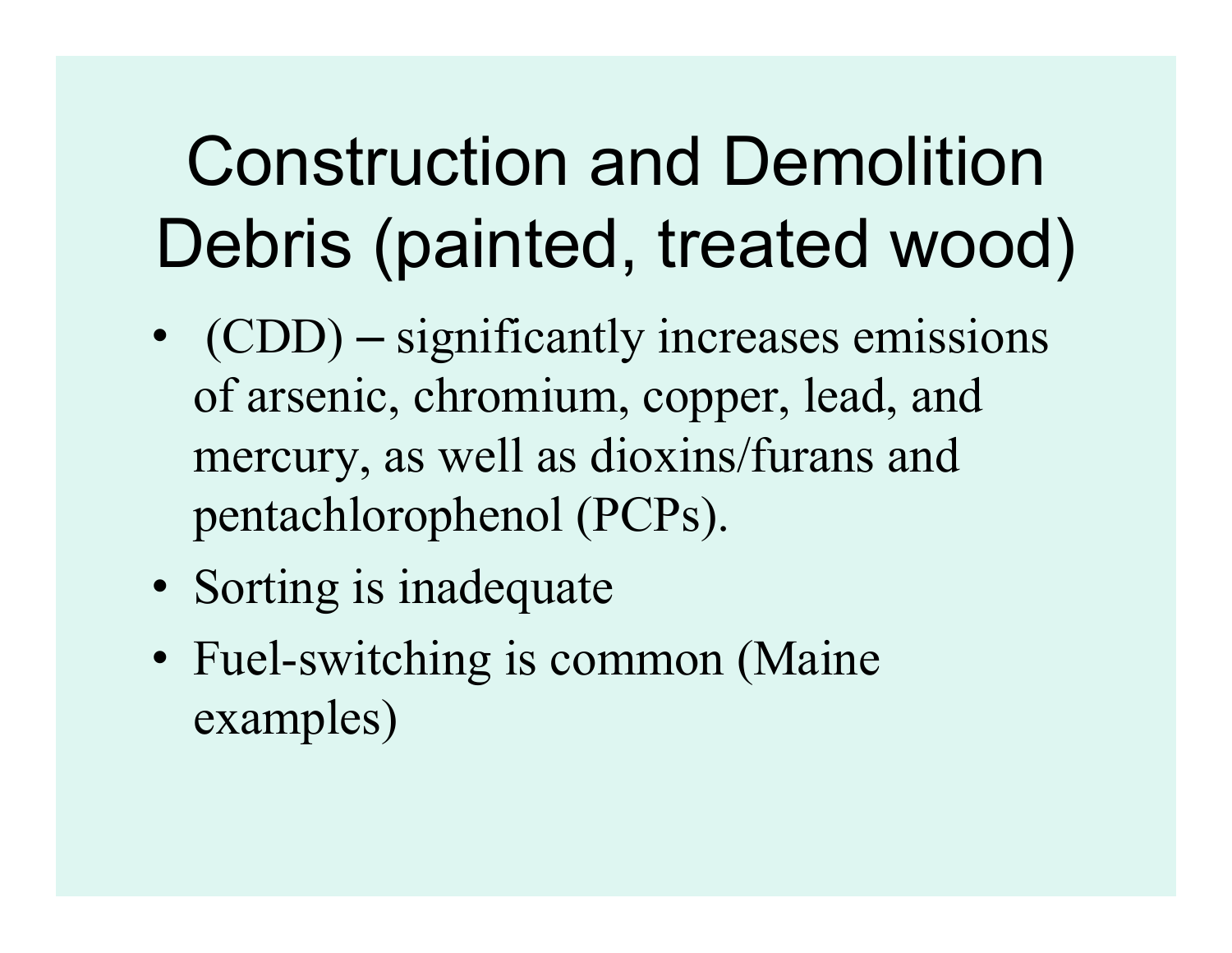Permitting processes are regularly "gamed" with many loopholes

Even where regulations exist they are not adequate

Some of the most dangerous emissions are **least** regulated and **most** difficult to control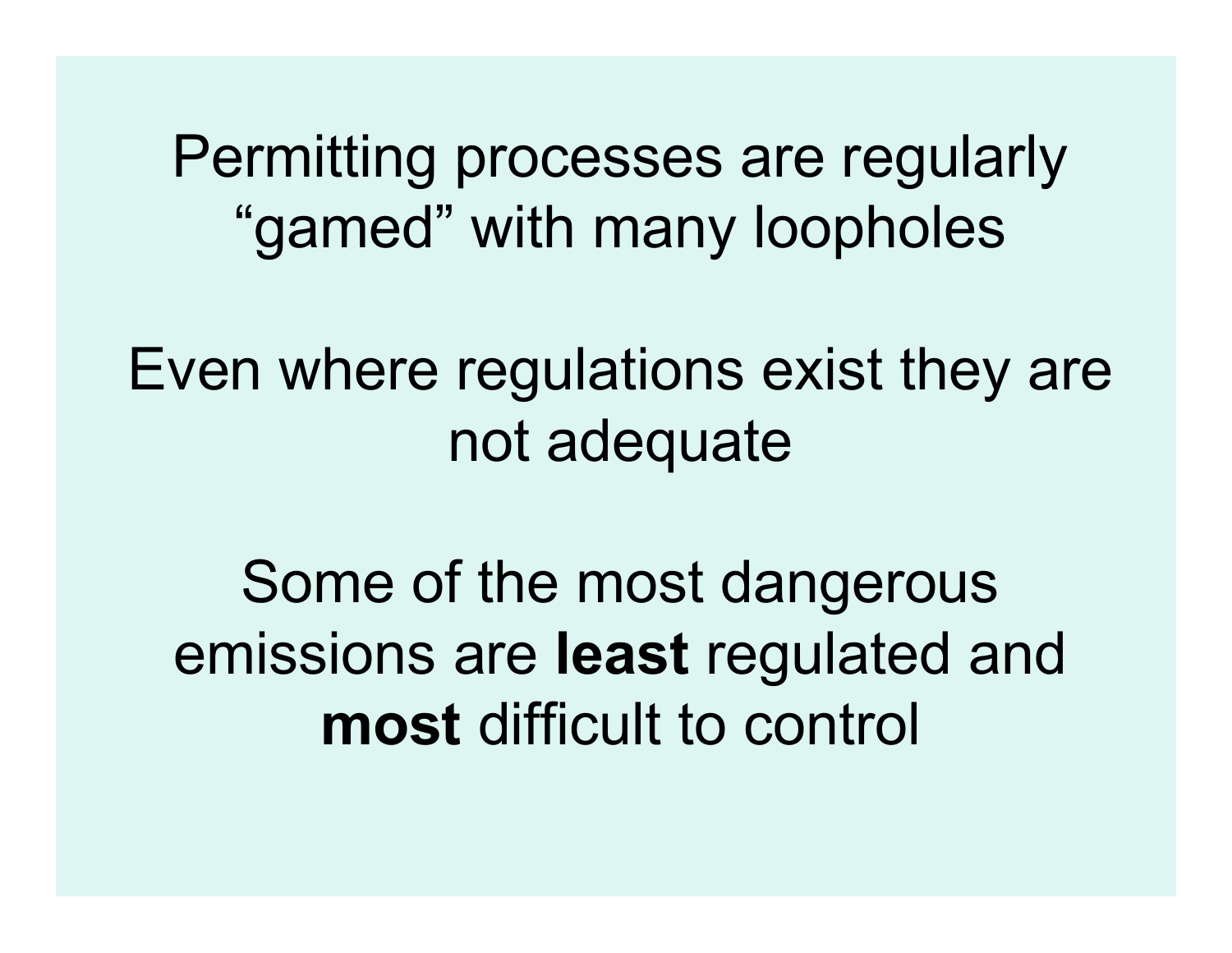# 80% of biomass facilities have been cited for exceeding air pollution permits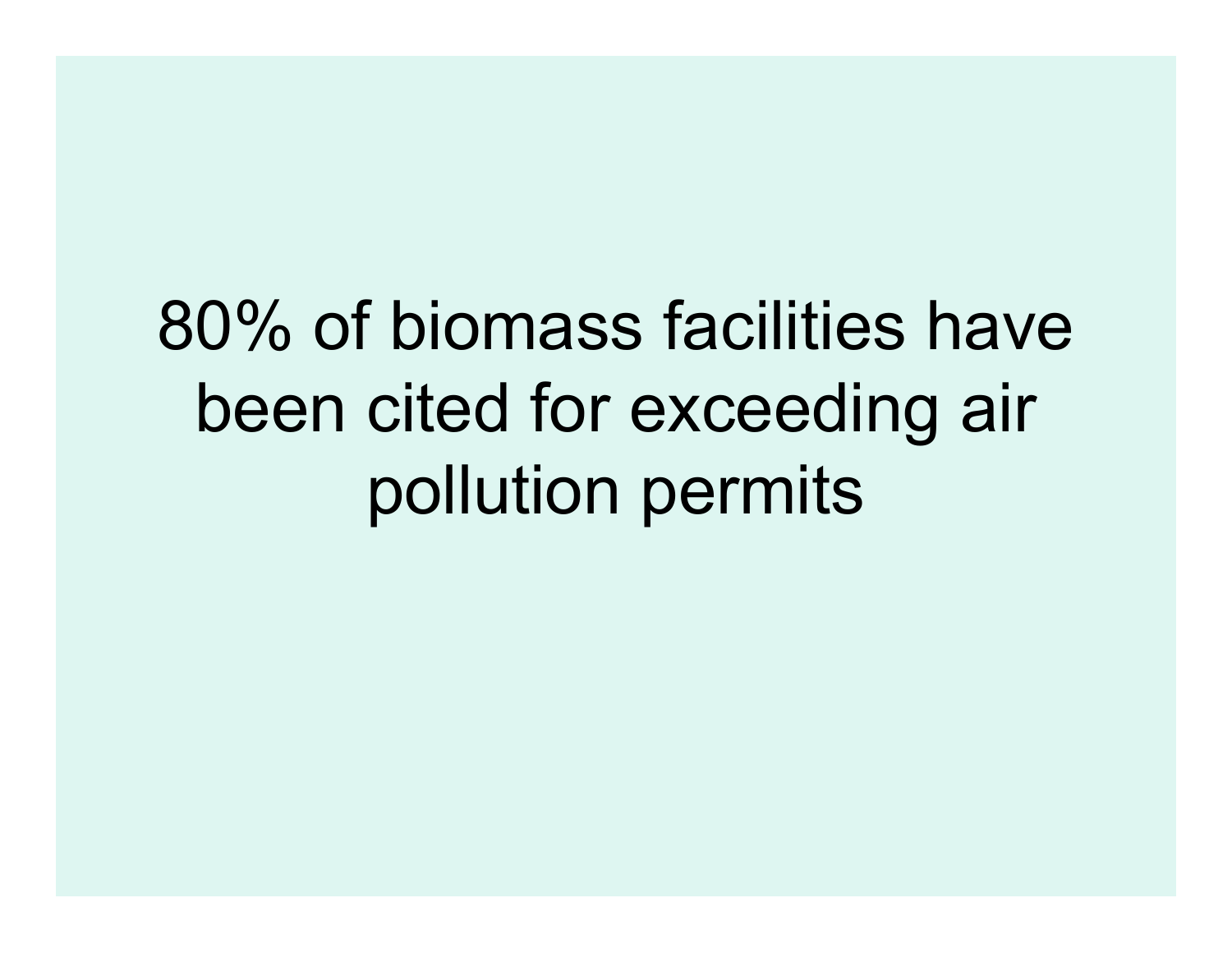•Air pollution coming from smoke stacks is not the only way biomass incinerators threaten our health...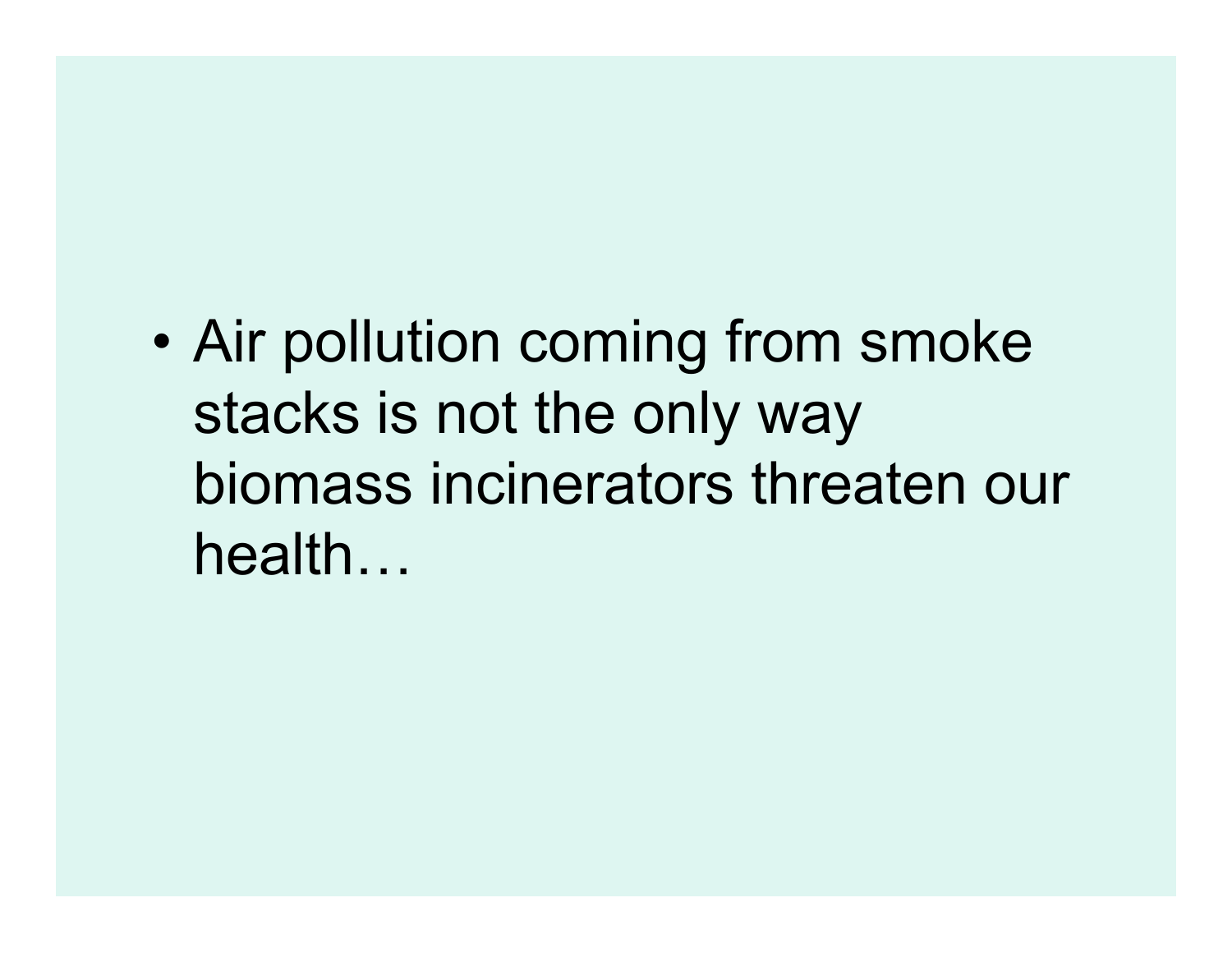### More pollution from harvesting and transport



Truck unloading wood chips that will fuel the Tracy Biomass Plant, Tracy, California.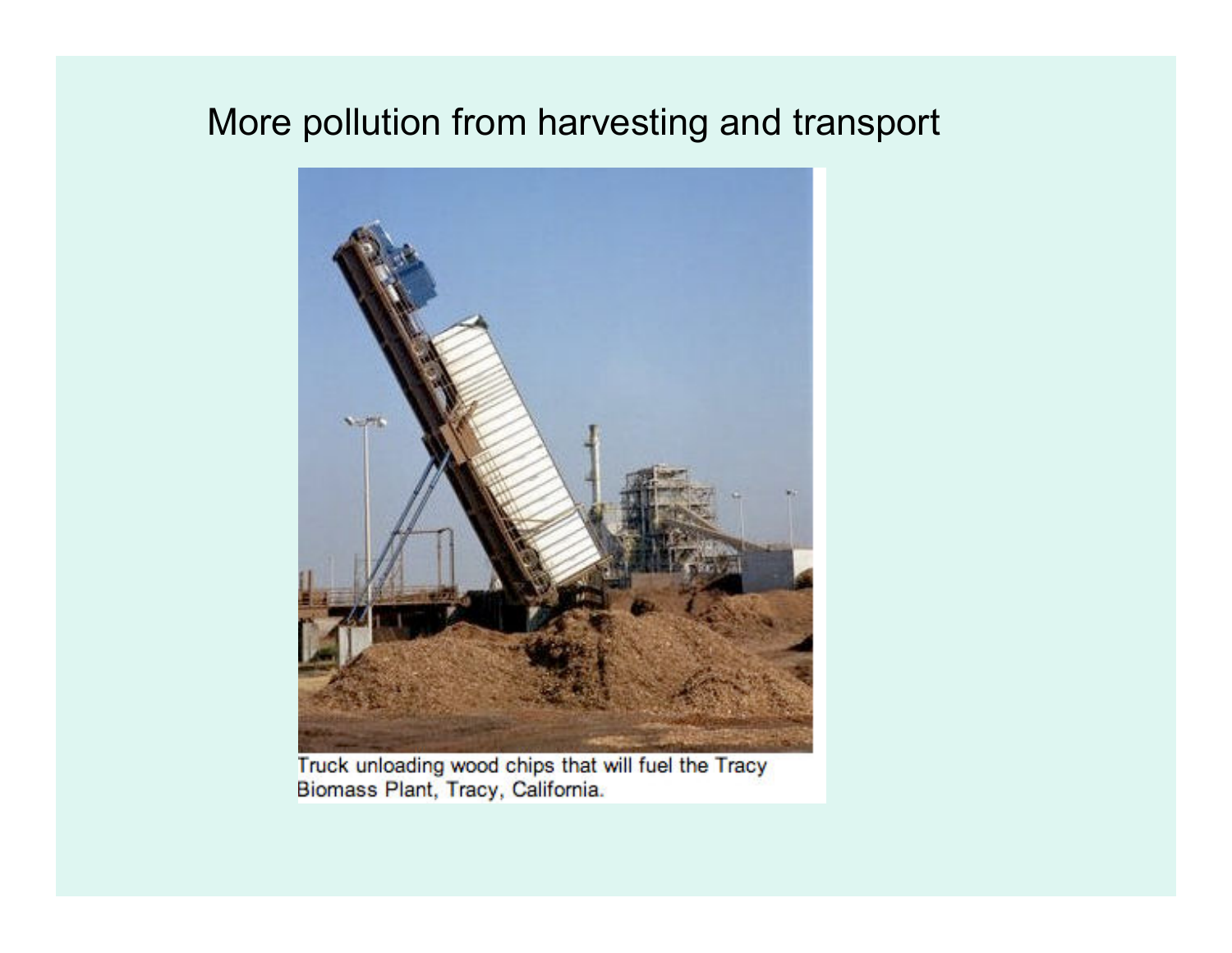### Accidents (explosions and fires) are common

#### The powering inferno: Fire could cause entire power station to collapse

Plumes of smoke could be seen for miles as the inferno ripped through 4,000 tonnes of crushed wood in the Tilbury B facility at 8am

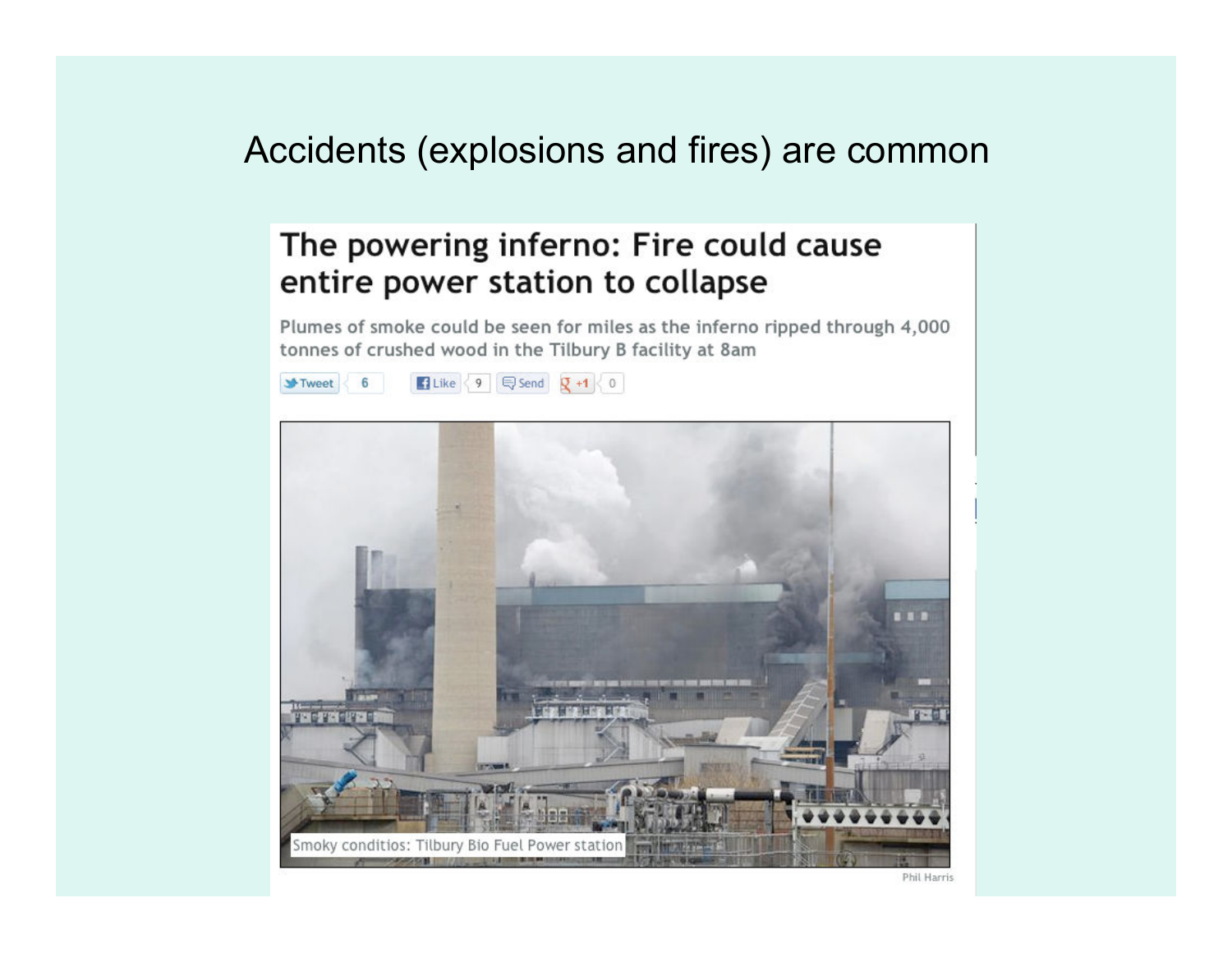## Massive amounts of ash

Concentrates heavy metals (lead, zinc, cadmium) dioxin and other toxins

### Found to have high levels of radioactive Cesium 137

Often sold as soil amendment for agriculture, in some cases used in construction. Toxins leach out.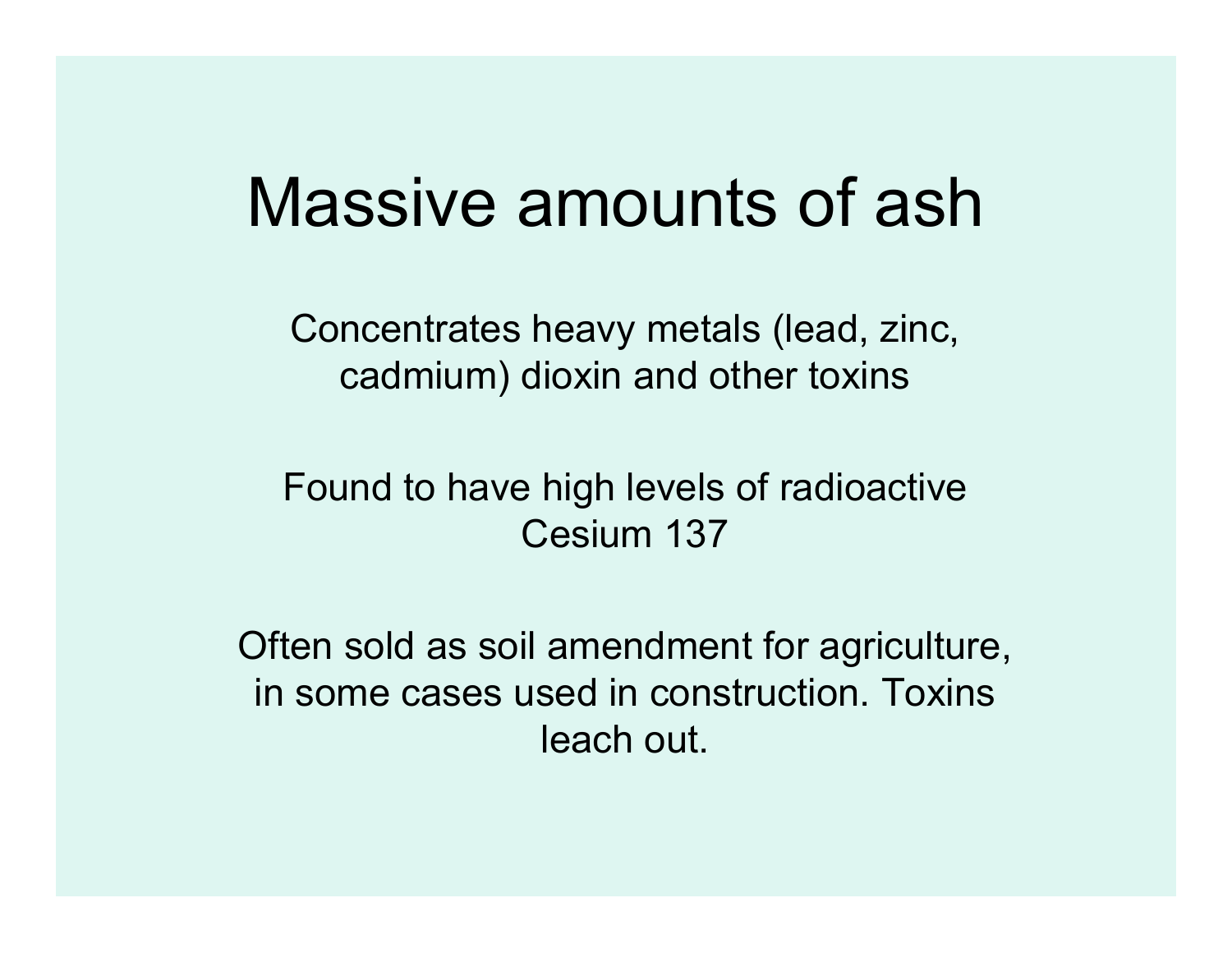## Water use and contamination



 Russell Biomass: average of 885,000 gallons per day for cooling. 85% will be evaporated and the remaining will be heated, polluted, and dumped back into the river.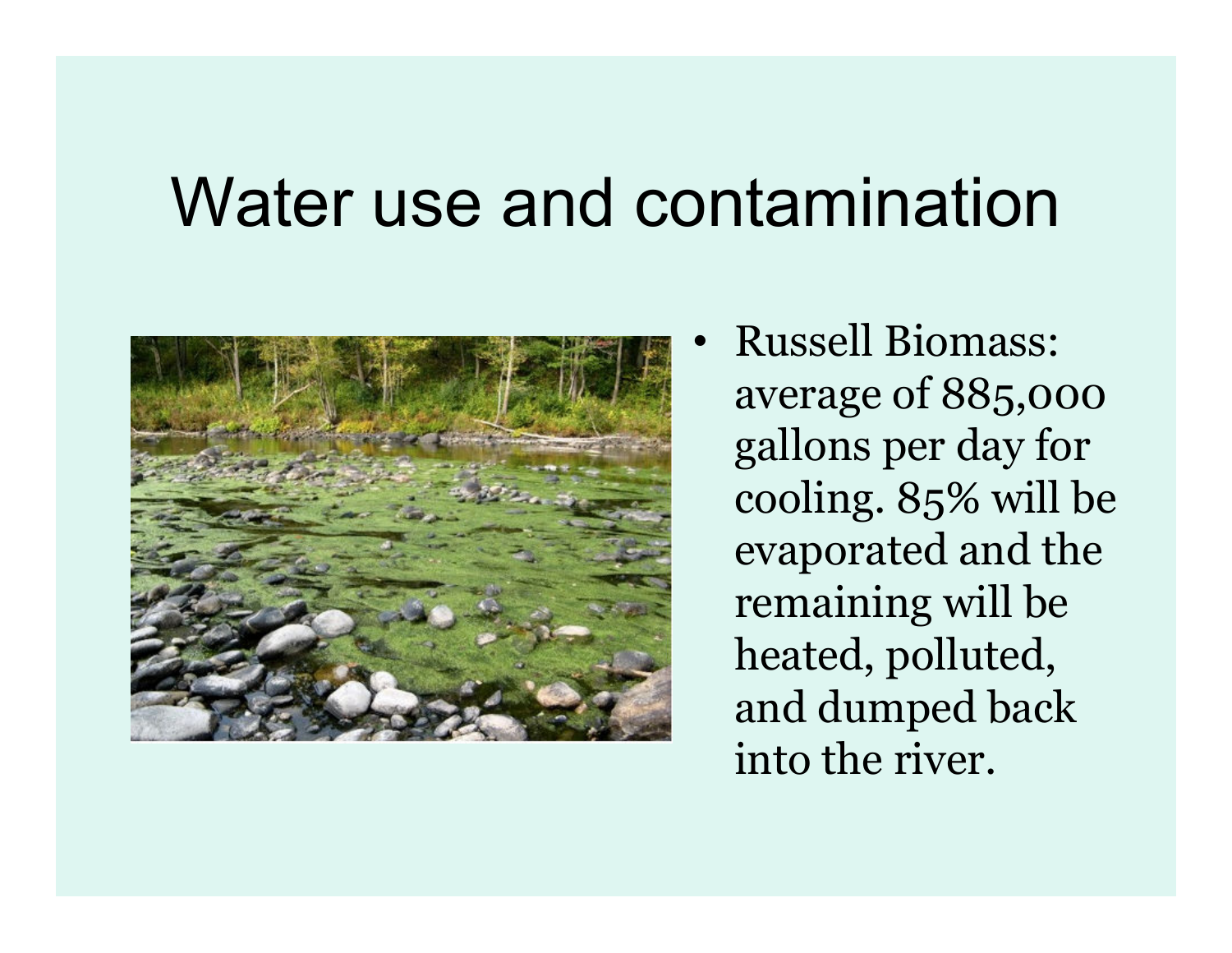### No fuel needed, no pollution, no illness, no health care cost

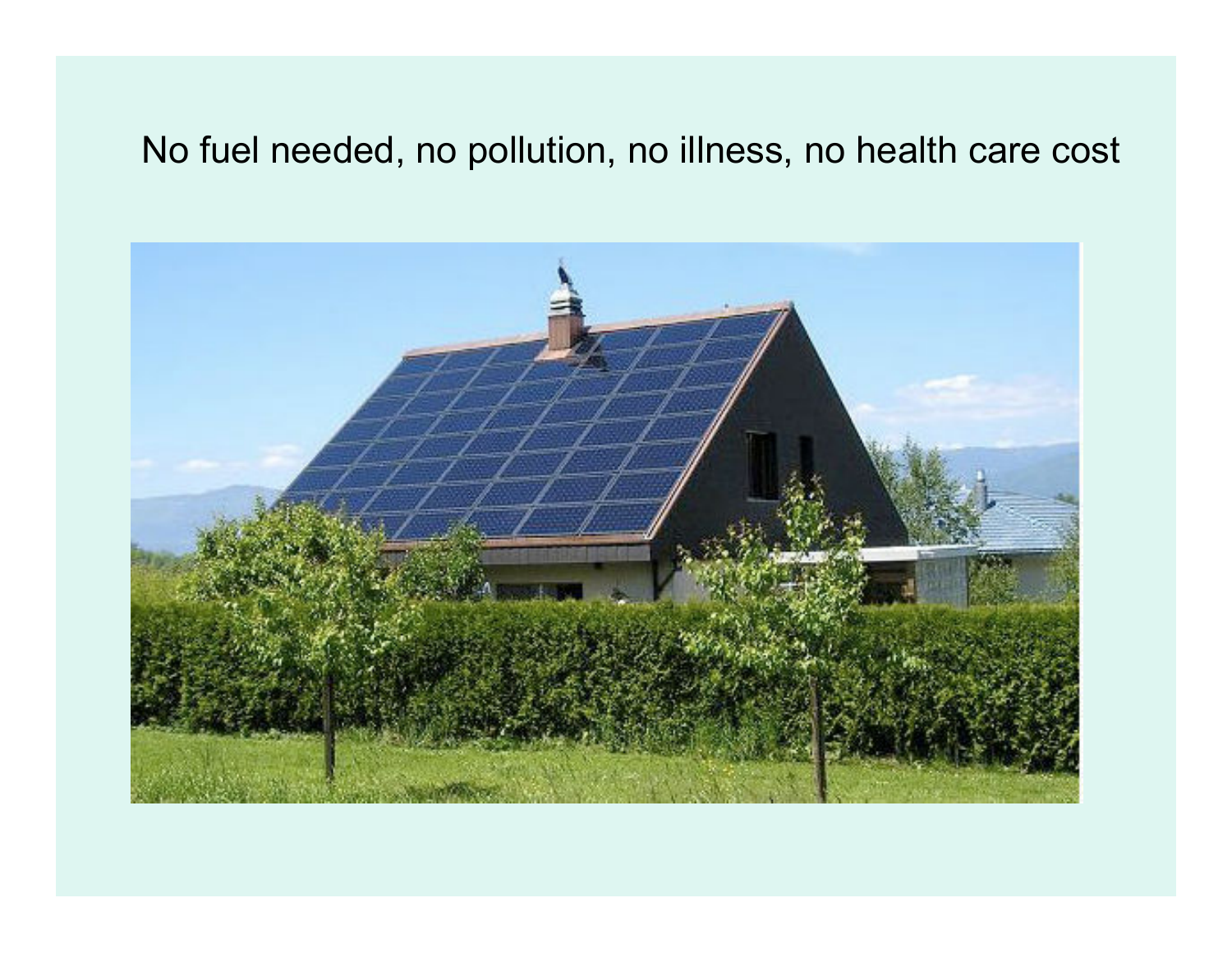## Smoke stack = Dirty energy



### Biomass Incinerator, Berlin New Hampshire